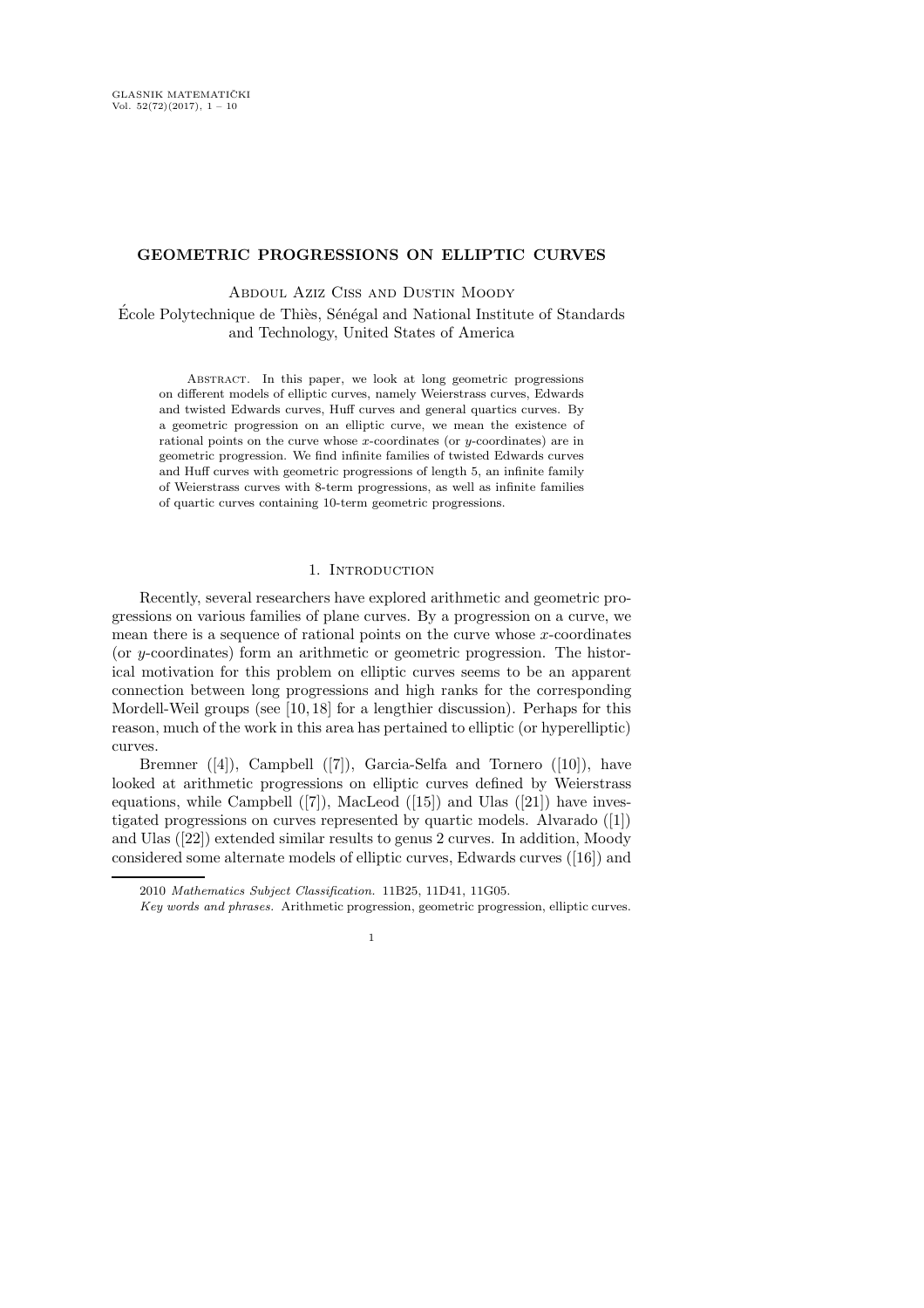Huff curves ([17]), finding infinite families with long arithmetic progressions. Choudry  $([8])$ , Bremner  $([5])$ , and Gonzalez-Jiménez  $([12])$  also studied arithmetic progressions on Edwards and Huff curves.

While not having been explored quite as intensively, some researchers have also looked at geometric progressions on certain curves. Bérczes and Ziegler ([2]) examined geometric progressions on the set of solutions of Pell equations. They found infinitely many Pell equations containing geometric progressions of length 5. Bremner and Ulas ([6]) showed that for integers  $n \geq 3$ , there exist polynomials  $a, b \in \mathbb{Z}[t]$  such that the curve defined by  $y^2 = a(t)x^n + b(t)$ contains five points in geometric progression. They also show that there exist infinitely many parabolas  $y^2 = ax + b$  which contain five points in geometric progression. González-Jiménez  $([11])$  studied geometric progressions on the set of solutions of the Markoff-Rosenberger equation  $ax^2 + by^2 + cz^2 = dxyz$ .

In this work, we look at finding long geometric progressions on different models of elliptic curves, including Weierstrass curves, Edwards curves, Huff curves and quartic curves. The main result of this paper is to show infinite families of (twisted) Edwards curves, and Huff curves containing 5 points in geometric progression, an infinite family of Weierstrass curves containing eight points in progression, as well as infinite families of quartic curves with a 10-term progression.

## 2. Edwards curves

An Edwards curve ([9]) is given by  $E_d := x^2 + y^2 = 1 + dx^2y^2$ , with  $d \neq 0, 1$ . The main result of this section is to show infinitely many Edwards curves with geometric progression of length 4. It is notable that with only one parameter, we obtain a progression almost as long as the Weierstrass case (which had four parameters).

Theorem 2.1. There are infinitely many choices for d such that the Edwards curve  $E_d$  contains 4 points in geometric progression (of the xcoordinates).

PROOF. If we set the point  $(g, y_1)$  to be on  $E_d$ , then we can solve for d,

$$
d = \frac{g^2 + y_1^2 - 1}{g^2 y_1^2}.
$$

Using this value of d, we seek to force  $(g^2, y_2)$  to be on the Edwards curve  $E_d$ . This leads to the constraint of

$$
-g^2y_2^2 + g^2y_1^2 - y_1^2y_2^2 + y_1^2 = 0.
$$

This is a quadratic equation in  $y_1$  and  $y_2$ , with parametric solutions given by

$$
y_1 = -\frac{2mg^2 - g^2 - 1 + 2m - m^2}{1 - m^2 + g^2},
$$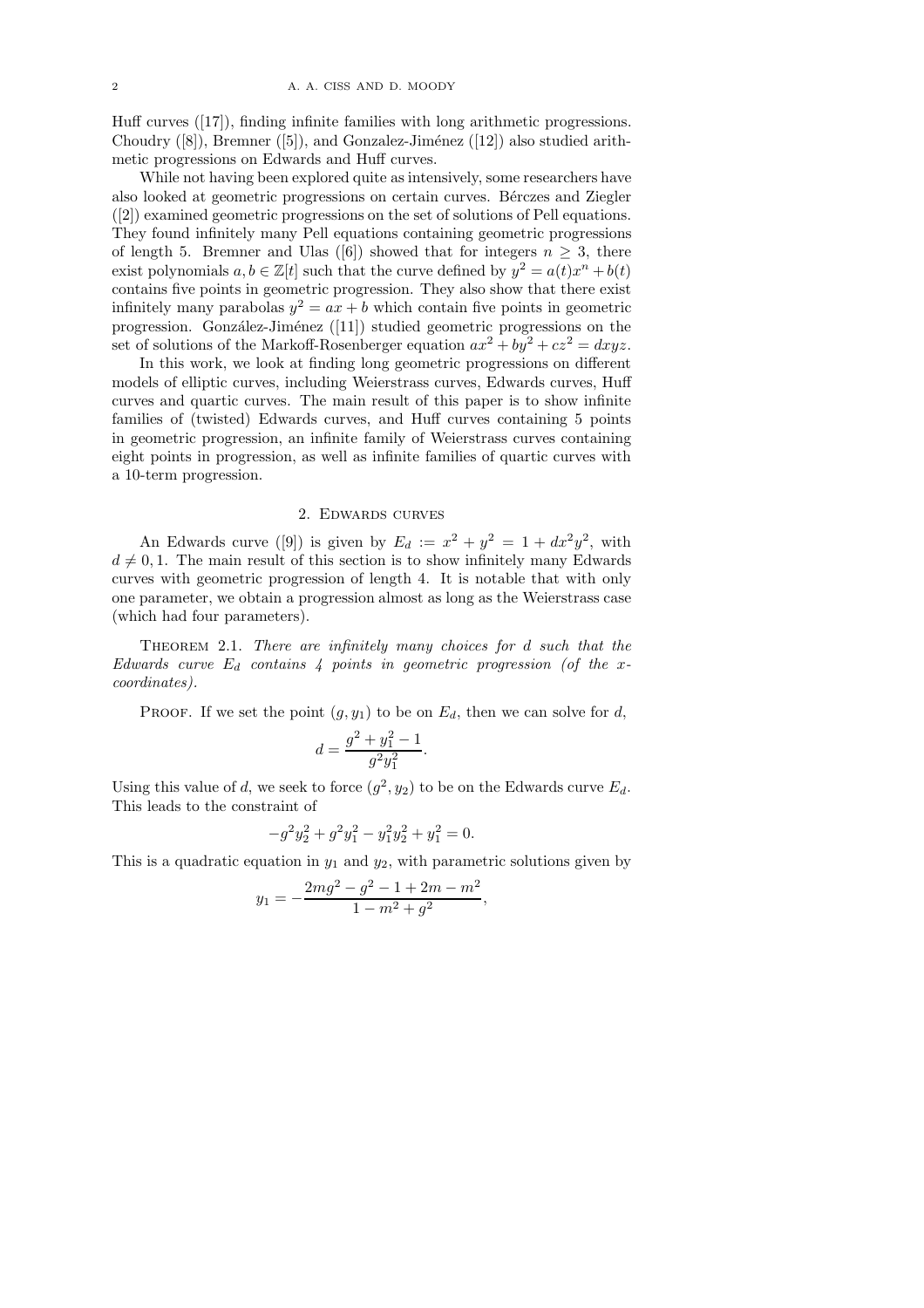$$
y_2 = -\frac{2mg^2 - g^2 - 1 + 2m - m^2}{g^2 + 1 - 2m + m^2}
$$

.

We now seek to force  $(g^3, y_3)$  to be on the curve  $E_d$ . Some simple arithmetic leads to a quadratic in  $y_3$ , whose discriminant modulo squares is

$$
(g4 + g2 + 1) ((g2 - g + 1)m2 + (-2g2 - 2)m + 1 + g + 2g2 + g3 + g4)
$$

$$
\cdot ((g2 + g + 1)m2 + (-2g2 - 2)m + 1 - g + 2g2 - g3 + g4).
$$

The point  $(g^3, y_3)$  will be a rational point on  $E_d$  if and only if the discriminant is a square. A simple computation shows that we can take  $m = 2(g^2 + g +$  $1\frac{1}{g^2 - g + 1}{g^2 + 1}/\frac{g^6 + 2g^4 + g^2 + 1}$ . With this value of m, then we get points with x-coordinates  $1, g, g^2$ , and  $g^3$  all on the Edwards curve, leading to infinitely many 4-term geometric progressions. We were not able to extend this to a 5-term progression.  $\Box$ 

EXAMPLE 2.2. Let  $g = 2$ , so then  $m = 210/101$ . Then the points  $(1, 0)$ , (2, 23399/1381), (4, 23399/10537), and (8, 23399/11481) are all on the Edwards curve  $E_d$ , with  $d = 138308671/547513201$ .

The curve  $E_d$  is birationally equivalent to the Weierstrass curve

$$
E: y^2 = x^3 + 1371643744/547513201x^2
$$
  
+ 167448347372520900/299770705269266401x.

The point  $(1, 0)$  corresponds to a point of order 4 on E, while the other three points with x-coordinates 2, 4, and 8 map to three linearly independent points with x-coordinates −363594243/547513201, −620366415/2190052804, and −2237109903/8760211216. The independence was checked by computing (using SAGE [19]) the determinant of the height pairing matrix, which is  $145.76009242 \neq 0.$ 

Using Silverman's specialization theorem [20, III.11.4], Example 2.2 yields a lower bound on the rank of the free part of  $E_d$  over  $\mathbb{Q}(q)$ , where  $d = d(q)$  is as given in Theorem 2.1. As we had three linearly independent points when  $g = 2$ , the rank is at least 3.

## 3. Twisted Edwards curves

A twisted Edwards curve ([3]) is given by  $E_{a,d}: ax^2+y^2=1+dx^2y^2$ , with  $ad(a - d) \neq 0$ . Edwards curves are thus a special case of twisted Edwards curves where  $a$  is set to 1. We can get a 5-term geometric progression by considering twisted Edwards curves, although we do so working with the ycoordinates.

THEOREM 3.1. There are infinitely many twisted Edwards curves containing 5 points in geometric progression (of the y-coordinates).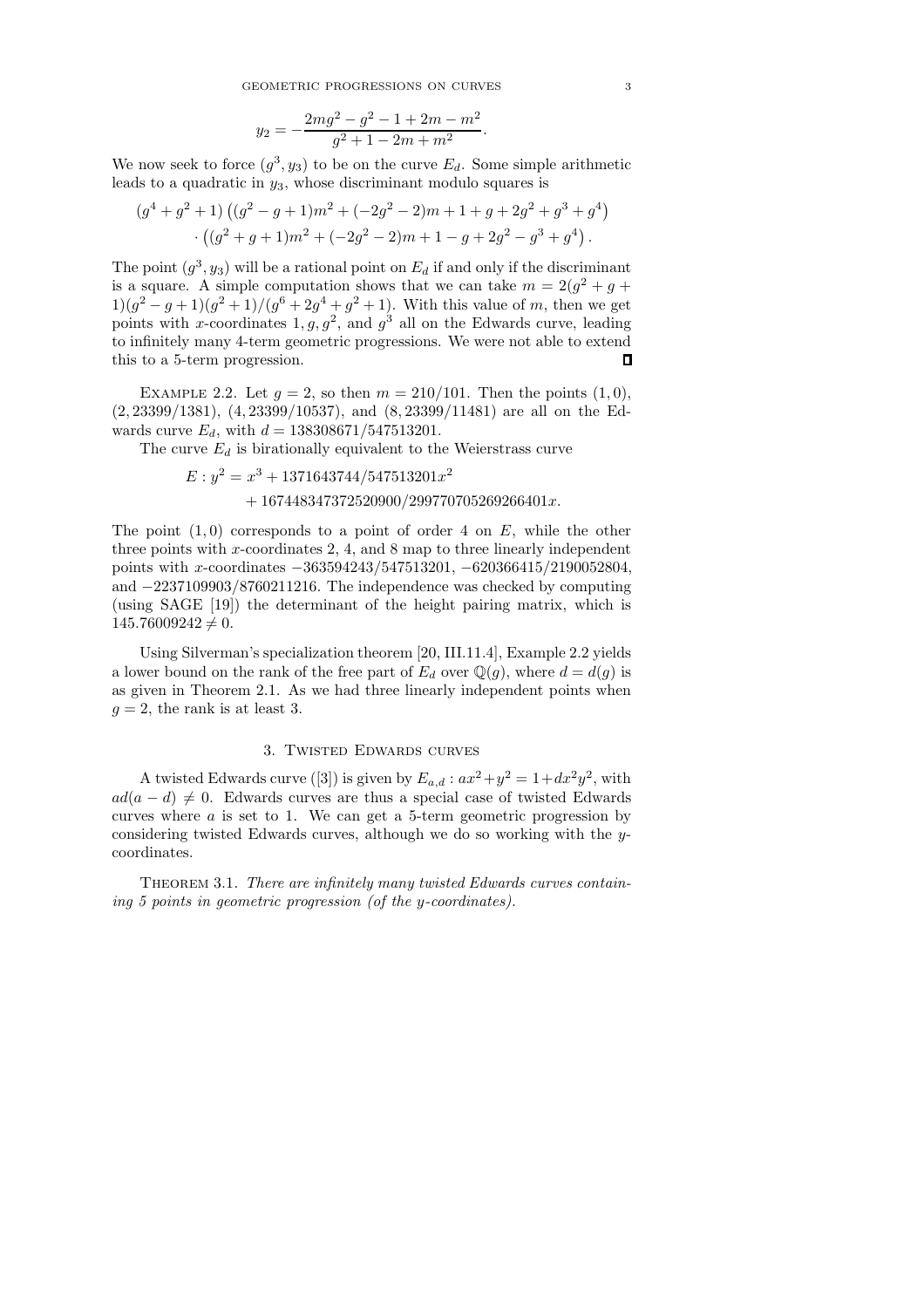PROOF. Note that the point  $(0, 1)$  is always on the curve. To build a longer progression, we require the points  $(x_1, g)$  and  $(x_2, g^2)$  to be on the curve  $E_{a,d}$ . This leads to a system of two equations in the curve parameters a and d, which we solve:

$$
a = \frac{x_1^2 + g^2 x_1^2 - g^2 x_2^2}{x_1^2 x_2^2},
$$
  

$$
d = \frac{x_1^2 + g^2 x_1^2 - x_2^2}{g^2 x_1^2 x_2^2}.
$$

To extend the progression, we seek to have the point  $(x_3, 1/g)$  on the curve. This is equivalent to the expression

$$
-g^4x_3^2x_2^2 + x_3^2g^4x_1^2 - x_2^2x_1^2g^2 + 2x_3^2x_1^2g^2 - g^2x_3^2x_2^2 - x_3^2x_2^2 + x_3^2x_1^2 = 0.
$$

We obtain a solution by the parameterization

$$
x_1 = -\frac{gx_3(4m^2g^4 + 4g^4m + 4g^2m^2 + 4g^2m - g^2 + 4m^2 + 4m)}{4m(g^2 + 1)(2mg^4 + 2mg^2 - g^2 + 2m)},
$$
  

$$
x_2 = -\frac{g(g^2 + 1)x_3(4m^2g^4 + 4g^4m + 4g^2m^2 + 4g^2m - g^2 + 4m^2 + 4m)}{4(2g^8 + 5g^6 + 7g^4 + 5g^2 + 2)m^2 - 4g^2(g^4 + g^2 + 1)m + g^4}.
$$

Finally, if the point  $(x_4, 1/g^2)$  is on the curve, then we will have a 5-term progression. This leads to a quadratic equation in the variable  $x_3$ . The discriminant of this quadratic will be square, provided that

$$
16(5g4+9g2+5)(g4+g2+1)2m4+32(g4+g2+1)(g8-g4+1)m3
$$
  
(3.1) +  $(16g12+40g10+96g8+120g6+96g4+40g2+16)m2$   
-  $8g2(g4+g2+1)2m+g4(g4+g2+1)$ 

is square. We now show that if  $5g^4 + 9g^2 + 5$  is square, then we can make the quartic (3.1) square. To do so, set

$$
m = -\frac{16g^8 + 44g^6 + 59g^4 + 44g^2 + 16}{8(5g^4 + 9g^2 + 5)(2g^4 + 3g^2 + 2)}.
$$

A simple calculation verifies that (3.1) yields a square, provided  $5g^4 + 9g^2 + 5$ is square. By Lemma 3.2 (which will be proved below), we see that we have an infinite number of values of g such that  $5g^4 + 9g^2 + 5$  is square. We therefore have an infinite number of twisted Edwards curves with  $y$ -coordinates  $y =$  $\Box$  $1/g^2, 1/g, 1, g$ , and  $g^2$ .

LEMMA 3.2. There are infinitely many values of g such that  $5g^4+9g^2+5$ is square.

PROOF. Note the point  $(g, v) = (2, 11)$  is on the curve  $5g^4 + 9g^2 + 5 = v^2$ . Using standard transformations (see, for example, [23]), we have this curve is birationally equivalent to the elliptic curve  $E: y^2 = x^3 - 127x - 546$ . By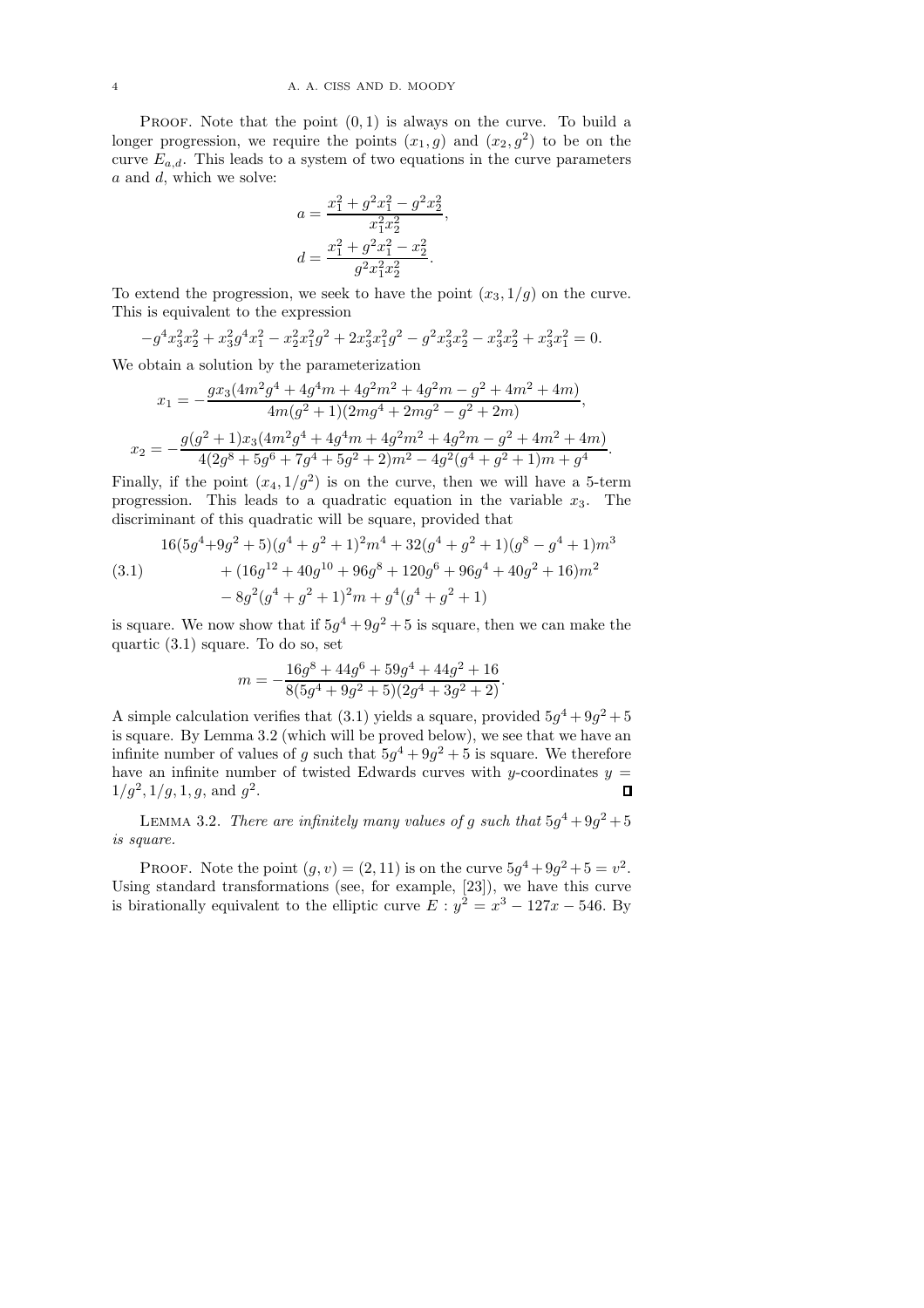SAGE, it can be verified that the curve E has rank one. Given a point  $(x, y)$ on  $E$ , set

$$
g_0 = 2\frac{23x - 11y + 176}{98x + 11y + 626}.
$$

From the birationality, we have that  $5g_0^4+9g_0^2+5$  will be square. For example, from the generator  $P = (97/4, 825/8)$  of the free part of  $E(\mathbb{Q})$  we obtain  $g = -1282/6619$  and  $5g<sup>4</sup> + 9g<sup>2</sup> + 5 = (101284931/43811161)<sup>2</sup>$ . As the rank of  $E$  is positive, we have an infinite number of rational points and thus infinitely many values of  $q$  as desired.  $\Box$ 

EXAMPLE 3.3. We are free to select g and  $x_4$ , provided  $5g^4 + 9g^2 + 5$ is a square. So we set  $g = 2$  and  $x_4 = 1$ . We then compute  $m =$  $-503/2783$ , which leads to the points  $(1, 1/4)$ ,  $(166902131/159143645, 1/2)$ ,  $(0, 1)$ ,  $(166902131/202822175, 2)$ , and  $(166902131/196487183, 4)$  on the twisted Edwards curve  $E_{a,d}$ , with

$$
a = 28488726729454945/27856321332341161,
$$
  

$$
d = 37974807686161705/27856321332341161.
$$

It is straightforward to check that the four points with  $y$ -coordinates  $1/4$ ,  $1/2$ , 2, and 4 are linearly independent on the curve  $E_{a,d}$ . To do so, we mapped the curve to the Weierstrass curve and used SAGE to compute the determinant of the height pairing matrix, which was  $8394.4755918 \neq 0$ .

By the specialization in Example 3.3, we see that there is an infinite family of twisted Edwards curves with five points in geometric progression which has rank at least 4.

## 4. HUFF CURVES

An elliptic curve in the Huff model ([13, 14]) can be written in the form

$$
H_{a,b}: ax(y^2 - 1) = by(x^2 - 1),
$$

with  $ab(a^2 - b^2) \neq 0$ . In this section, we construct a geometric progression on such curves. In fact, we show a construction which yields an infinite family of Huff curves containing five points in geometric progression.

THEOREM 4.1. There exists infinitely many Huff curves which contain a geometric progression of length five (of the x-coordinates).

PROOF. Let  $H_{a,b}$  be a Huff curve. Without loss of generality, we may assume that  $b = 1$ . We begin by observing that if the point  $(x, y)$  is on  $H_{a,1}$ , then so is  $(1/x, -y)$ . Since  $(1, 1)$  is trivially on the curve, to produce a geometric progression of length 5 it thus suffices to ensure that  $x = g, g<sup>2</sup>$  are both valid x-coordinates of rational points on  $H_{a,1}$ .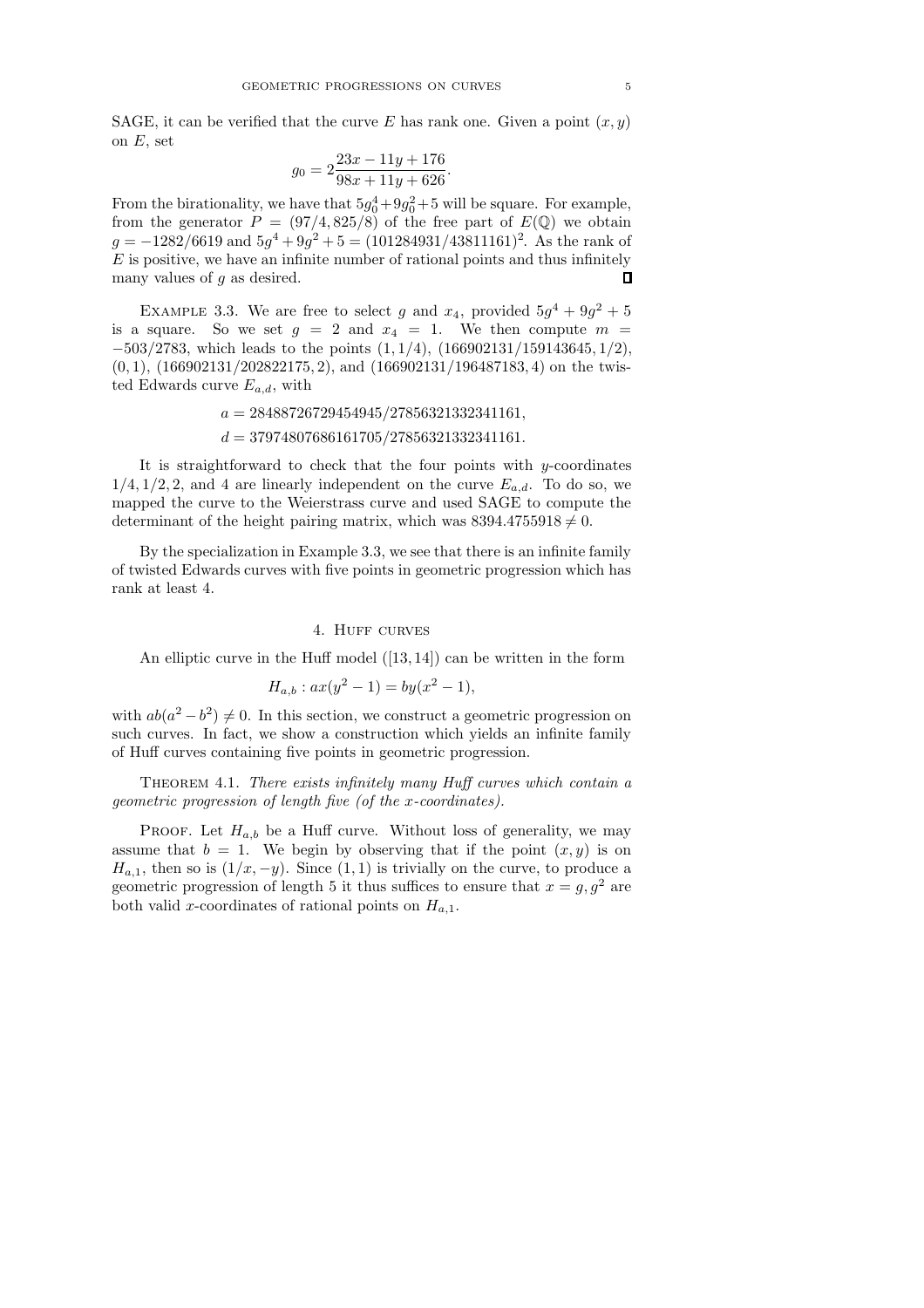The requirement that  $(g, y_1)$  is on  $H_{a,1}$  is equivalent to  $ag^2y_1 - gy_1^2$  –  $ay_1 + g = 0$ . Solving for a, we find

$$
a = \frac{y_1(g^2 - 1)}{g(y_1^2 - 1)}.
$$

We now search for conditions so that the point  $(g^2, y_2)$  will also be on the Huff curve (using this value of  $a$ ). Some simple arithmetic leads to

(4.1) 
$$
g^2 y_2 y_1^2 - g y_2^2 y_1 - g^2 y_2 + y_2 y_1^2 + g y_1 - y_2 = 0.
$$

This is a quadratic equation in  $q$ , with discriminant

$$
D := y_2^4 y_1^2 - 4y_2^2 y_1^4 + 6y_2^2 y_1^2 - 4y_2^2 + y_1^2.
$$

In order to have a rational solution, we need the discriminant to be square. Setting D to be equal a square  $w^2$ , we may view the equation as defining an elliptic curve E in  $y_2$  and w (with parameter  $y_1$ ). The curve E has a rational point with  $y_2$ -coordinate

$$
y_2 = \frac{2y_1^2(y_1^2 - 1)}{(y_1^2 + 1)(y_1^4 + 1)}.
$$

Substituting this value into the quadratic equation  $(4.1)$  in g thus allows the equation to be factored, leading to the root

(4.2) 
$$
g = -\frac{y_1^6 - y_1^4 - y_1^2 + 1}{2y_1(y_1^4 + 1)},
$$

or its inverse.

As we have infinitely many choices for  $y_1$ , we therefore have constructed an infinite number of geometric progressions on the Huff curve with five terms. More concretely, for any value  $y_1 \neq 0, \pm 1$ , we define g as in equation (4.2). We then have the following points on  $H_{y_1(g^2-1)/g(y_1^2-1),1}$ :

$$
\left(\frac{1}{g^2},-\frac{2y_1^2(y_1^2-1)}{y_1^6+y_1^4+y_1^2+1}\right), (1/g,-y_1), (1,1), (g,y_1), \left(g^2,\frac{2y_1^2(y_1^2-1)}{y_1^6+y_1^4+y_1^2+1}\right).
$$

EXAMPLE 4.2. Let  $y_1 = -2$ , then  $g = 45/68$  and  $a = 2599/4590$ . If we consider the curve  $H_{2599,4590}$ , the points  $(1/g^2, -24/85)$ ,  $(1/g, 2)$ ,  $(1, 1)$ ,  $(g, -2)$ , and  $(g^2, 24/85)$  are all on the curve.

The curve  $H_{a,b}$  can be transformed into the Weierstrass curve  $y^2 =$  $x(x + a)(x + b)$ . Checking with SAGE, the points  $(g, -2)$  and  $(g^2, 24/85)$ are linearly independent since the determinant of their height pairing matrix is  $15.597467634 \neq 0$ .

From the specialization in Example 4.2, we see that the rank of the free part of the Huff curve family in Theorem 4.1 is at least 2 over  $\mathbb{Q}(y_1)$ . Note the construction of the geometric progression used that if  $(x, y)$  is on the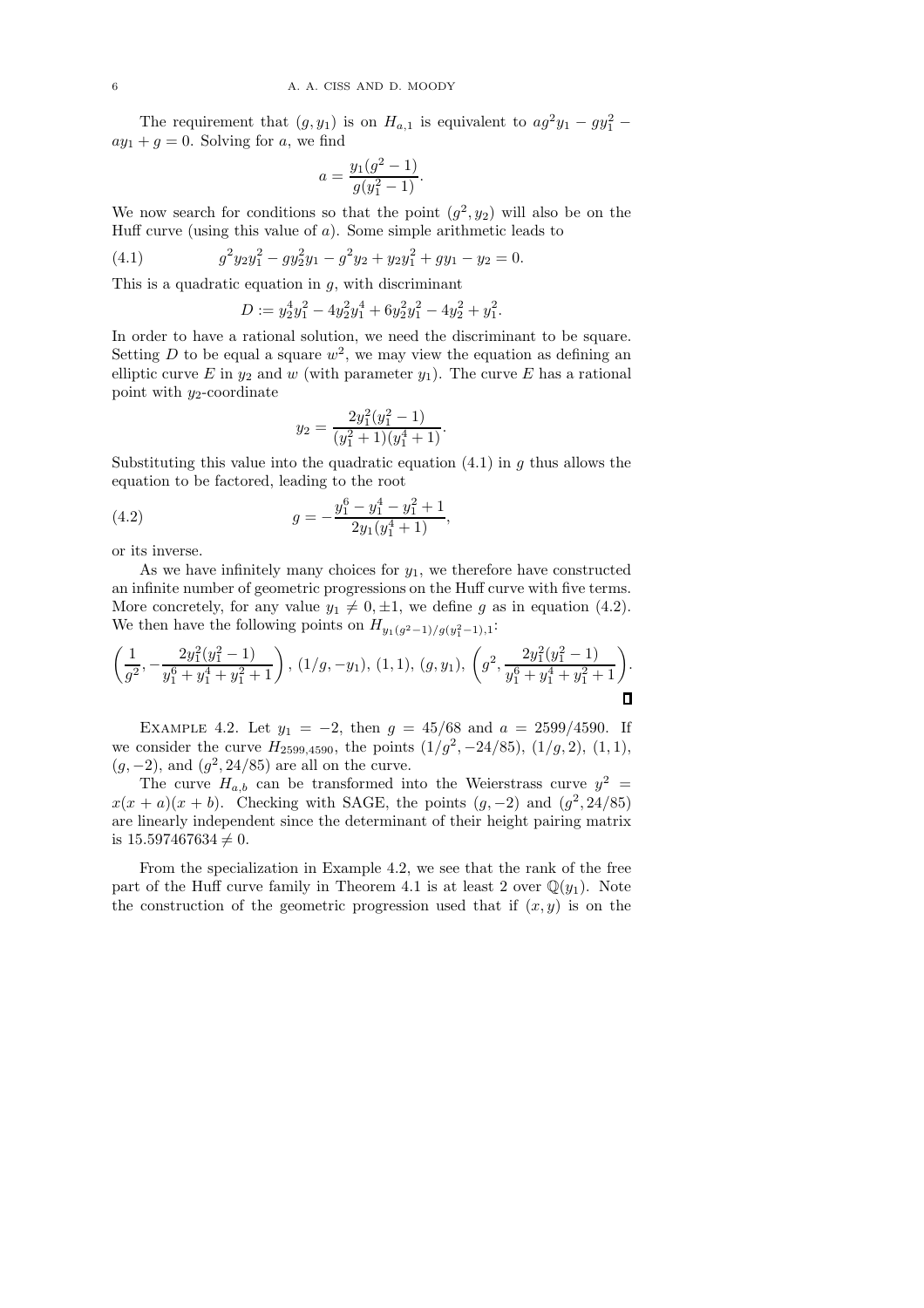Huff curve, then so is  $(1/x, -y)$ . These points are linearly dependent, as  $(x, y) + (1/x - y)$  is a point of order 2. This explains why the lower bound on the rank is not higher, as might be otherwise expected if it were to be assumed the non-trivial points in the geometric progression were independent.

## 5. Weierstrass models

We begin by looking for geometric progressions on the cubic curve  $C_{b,c,d}$ :  $y^2 = x^3 + bx^2 + cx + d$  which is slightly more general than the traditional short Weierstrass form written as  $E: y^2 = x^3 + ax + b$ . We construct infinitely many such Weierstrass curves with 6 points in geometric progression.

Under the birational transformation  $(x, y) \rightarrow (ax, ay)$  with  $a \neq 0$ , the curve  $C_{b,c,d}$  can be put into the form  $C_{a,b,c',d'}$ :  $y^2 = ax^3 + bx^2 + c'x + d'$ while still preserving any geometric progression. Here  $c' = c/a$  and  $d' = d/a^2$ . Thus, it is equivalent to find a geometric progression on a curve of the form  $C_{a,b,c,d}$ .

THEOREM 5.1. There are infinitely many Weierstrass curves of the form  $C(b, c, d): y^2 = x^3 + bx^2 + cx + d$  containing a geometric progression of length 8 (of the x-coordinates).

PROOF. Consider the polynomial

$$
f(x) = \prod_{i=0}^{3} (x - g^{2i+1})(x - g^{-(2i+1)}),
$$

which is a degree 8 polynomial in x. We now let  $h(x) = x^4 + c_3x^3 + c_2x^2 +$  $c_1x + c_0$ , for some unknowns  $c_i$ , and compute  $f(x) - h(x)^2$ :

$$
f(x) - h(x)^2 = d_7(g, c_3)x^7 + d_6(g, c_2, c_3)x^6 + d_5(g, c_1, c_2, c_3)x^5
$$
  
+ 
$$
d_4(g, c_0, c_1, c_2, c_3)x^4 + j(x).
$$

Here the polynomials  $d_k$  are linear in  $c_{k-4}$  for  $k = 7, \ldots, 4$ , and  $j(x)$  is a degree 3 polynomial. Accordingly, by setting  $d_7, d_6$ , and  $d_5$  successively to zero we can recursively solve for  $c_3, c_2, c_1$ , and  $c_0$  in terms of g. That is, we first obtain  $c_3$  by setting  $d_7 = 0$  and then replace this value of  $c_3$  in  $d_6 = 0$  to then obtain  $c_2$ . We continue this process and recover  $c_1$  and  $c_0$ . Then evaluating the equation  $f(x) - h(x)^2 = j(x)$  at the roots  $g^{\pm (2i+1)}$  yields  $-j(g^{\pm (2i+1)})$  is square (for  $i = 0, ..., 3$ ).

Therefore, on the elliptic curve  $y^2 = -j(x)$  we have a geometric progression of length eight:  $x = 1/g^7, 1/g^5, 1/g^3, 1/g, g, g^3, g^5, g^7$ . As g is arbitrary, we see that have an infinite number of such progressions. We note that any length 8 geometric progression could be used, however the resulting formula for  $j(x)$  is much simpler for the progression we chose.  $\Box$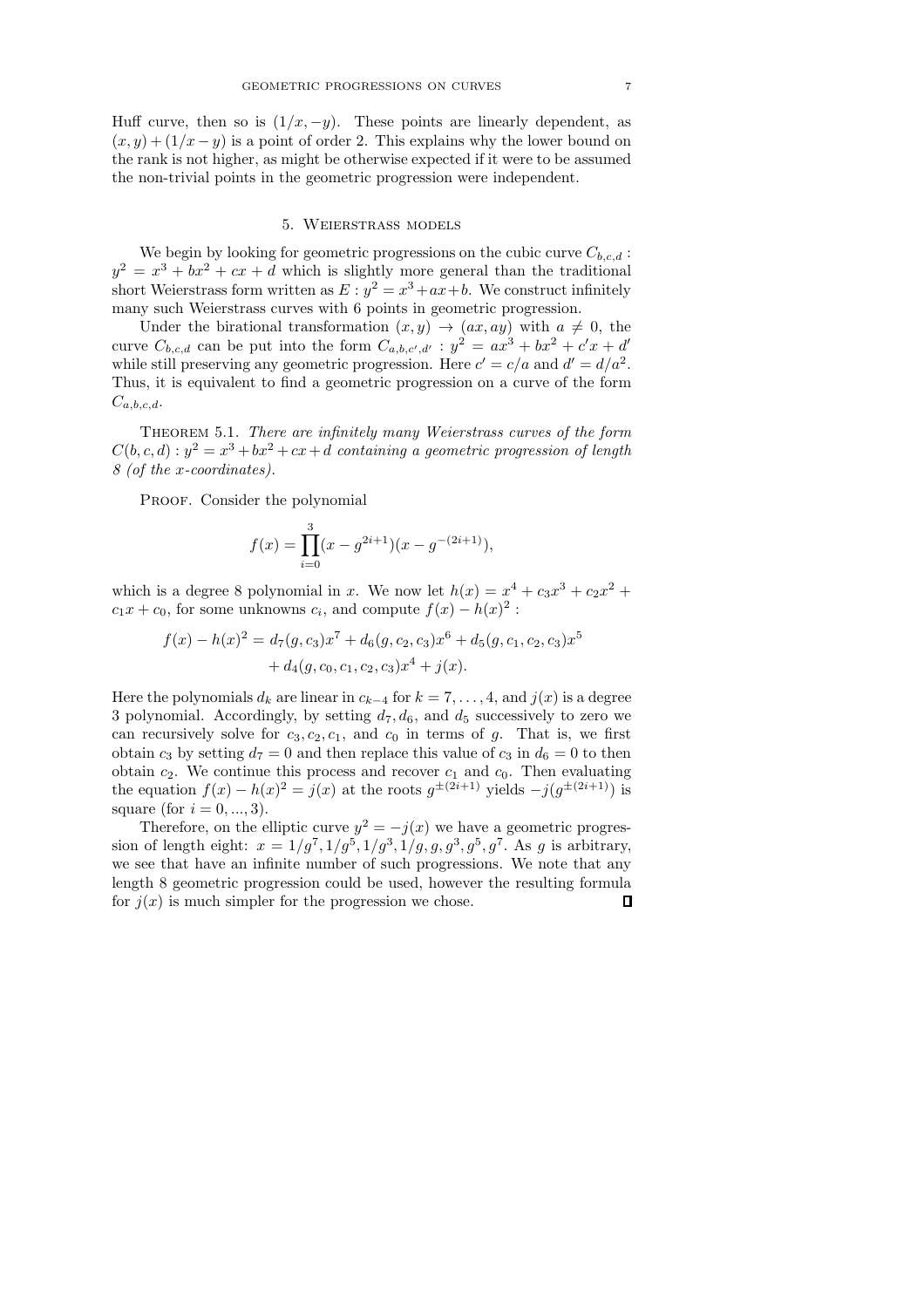EXAMPLE 5.2. By setting  $q = 2$ , and after removing square factors, we have the curve

 $C_2$ :  $y^2 = 12658624685959387545600x^3 + 164489992792118352412672x^2$  $+ 11602227863520826181273600x + 509740584746551687568673361.$ 

The curve  $C_2$  has rational points with x-coordinates

1/128, 1/32, 1/8, 1/2, 2, 8, 32, 128.

A computation in SAGE shows that the first seven of these eight points are linearly independent, as the determinant of their height pairing matrix is non-zero.

Thus, by the Silverman specialization theorem again, we can conclude the free part of the infinite family of curves with an eight term progression given in Theorem 5.1 has rank at least 7 over  $\mathbb{O}(q)$ .

## 6. Quartic models

A quartic genus 1 curve is defined by an equation  $C: y^2 = f(x)$ , where  $f$  is a polynomial of degree 4 without multiple roots. It is well known that if a rational point exists on  $C$ , then  $C$  is birationally equivalent to an elliptic curve in Weierstrass form. This section deals with finding infinite families of quartic curves containing 10-term geometric progressions.

Theorem 6.1. There are infinitely many quartic elliptic curves of the form  $E: y^2 = ax^4 + bx^3 + cx^2 + dx + e$  containing a geometric progression of length 10 (of the x-coordinates).

PROOF. We use the same technique as in the previous section. Consider the polynomial

$$
f(x) = \prod_{i=0}^{4} (x - g^{2i+1})(x - g^{-(2i+1)}),
$$

which is a degree 10 polynomial in x. We now let  $h(x) = x^5 + c_4x^4 + c_3x^3 + c_4x^4 + c_5x^3$  $c_2x^2 + c_1x + c_0$ , for some unknowns  $c_i$ , and compute  $f(x) - h(x)^2$ . Similar to the proof of Theorem 5.1,  $d_k$  is linear in  $c_{k-5}$  for  $k = 9, \ldots, 5$ . Thus we can recursively solve for  $c_4, c_3, c_2, c_1$ , and  $c_0$  (in terms of g), so that the polynomial  $j(x) = f(x) - h(x)^2$  will be a quartic polynomial. By construction,  $-j(g^{\pm (2i+1)})$  is square (for  $i = 0, ..., 4$ ).

We thus have an infinite number of geometric progressions of length ten. We note that any length 10 geometric progression could be used, however the resulting formula for  $j(x)$  is much simpler for the progression we chose.  $\mathsf{\Pi}$ 

We omit providing an example, as the coefficients of the quartic are quite large even for small g. For  $g = 2$ , we computed the height pairing matrix determinant and found that nine of the points are linearly independent. We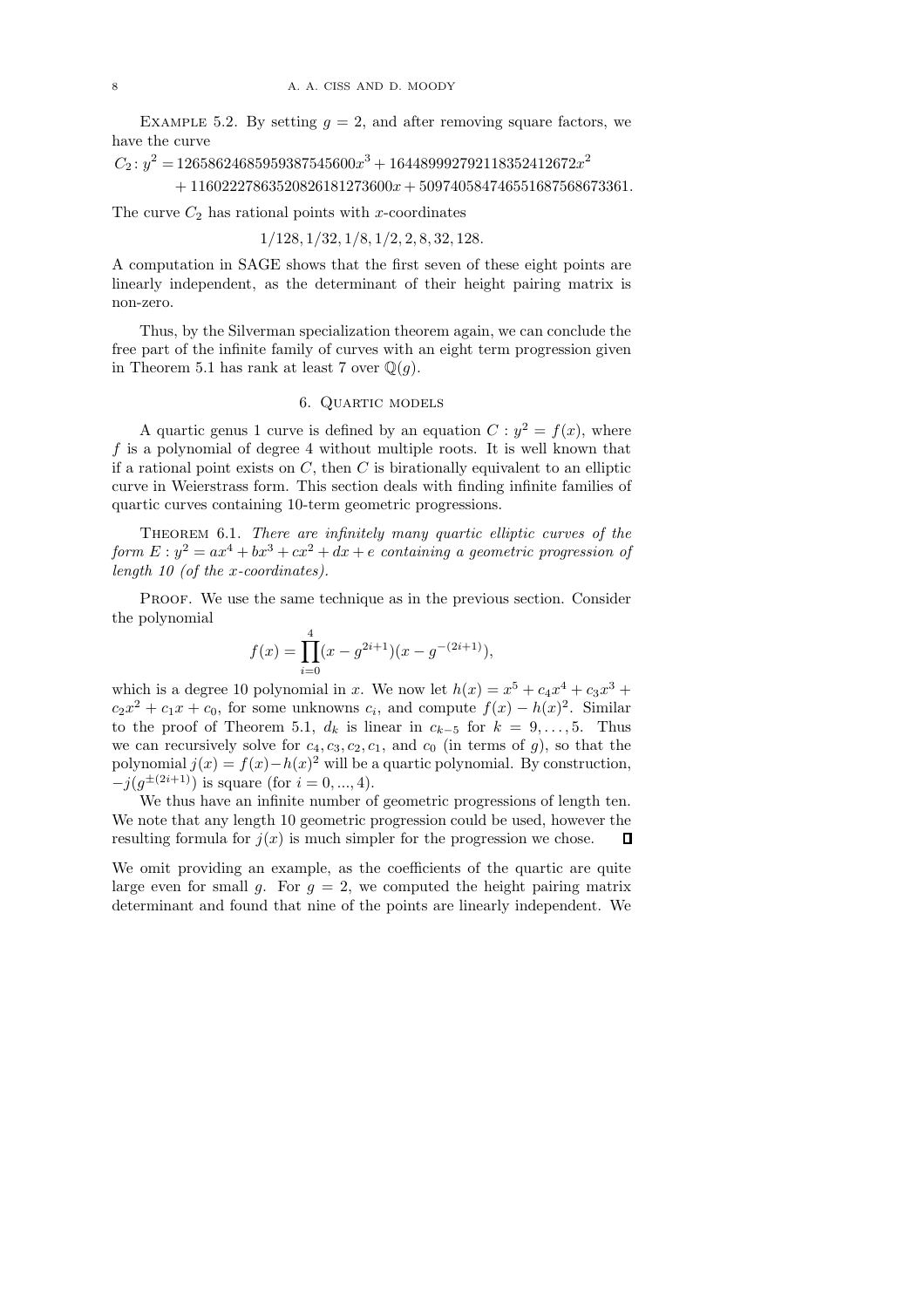therefore conclude that a lower bound on the rank of the free part of the family of quartic curves in Theorem 6.1 is 9 (considered over  $\mathbb{Q}(q)$ ).

# 7. Conclusion

In this work, we have examined geometric progressions on elliptic curves. Future work would be to improve the length of the geometric progressions found for each of the different models of curve families. Recall one of the original motivations for finding (arithmetic) progressions on curves seemed to be to find curves with high rank. It would be interesting to see if the families described in this paper lead to elliptic curves with high rank, above that given by the lower bounds we gave. Intuitively, it would seem that the points in geometric progression might be independent with high probability.

#### **REFERENCES**

- [1] A. Alvarado, An arithmetic progession on quintic curves, J. Integer Seq. 12 (2009), Article 09.7.3, 6pp.
- [2] A. Berczes and V. Ziegler, On geometric progressions on Pell equations and Lucas sequences, Glas. Mat. Ser. III 48(68) (2013), 1–22.
- [3] D. J. Bernstein, P. Birkner, M. Joye, T. Lange and P. Peters, Twisted Edwards curves, in Progress in Cryptology (AFRICACRYPT'08), Springer, Berlin, 2008, 389–405.
- [4] A. Bremner, On arithmetic progressions on elliptic curves, Experiment. Math. 8 (1999), 409–413.
- [5] A. Bremner, Arithmetic progressions on Edwards curves, J. Integer Seq. 16 (2013), Article 13.8.5, 5pp.
- [6] A. Bremner and M. Ulas, Rational points in geometric progressions on certain hyperelliptic curves, Publ. Math. Debrecen 82 (2013), 669–683.
- [7] G. Campbell, A note on arithmetic progressions on elliptic curves, J. Integer Seq. 6 (2003), Article 03.1.3, 5pp.
- [8] A. Choudhry, Arithmetic progressions on Huff curves, J. Integer Seq. 18 (2015), Article 15.5.2, 9pp.
- [9] H. M. Edwards, A normal form for elliptic curves, Bull. Amer. Math. Soc. (N.S.) 44 (2007), 393–422.
- [10] I. García-Selfa and J. Tornero, Searching for simultaneous arithmetic progressions on elliptic curves, Bull. Austral. Math. Soc. 71 (2005), 417–424.
- [11] E. González-Jiménez, Markoff-Rosenberger triples in geometric progression, Acta Math. Hungar. 142 (2014), 231–243.
- [12] E. Gonzalez-Jiménez, On arithmetic progressions on Edwards curves, Acta Arith. 167 (2015), 117–132.
- [13] G. B. Huff, Diophantine problems in geometry and elliptic ternary forms, Duke Math. J. 15 (1948), 443–453.
- [14] M. Joye, M. Tibouchi, and D. Vergnaud, *Huff's model for elliptic curves*, in Algorithmic number theory (ANTS-IX), Springer, Berlin, 2010, 234–250.
- [15] A. MacLeod, 14-term arithmetic progressions on quartic elliptic curves, J. Integer Seq. 9 (2006), Article 06.1.2, 4pp.
- [16] D. Moody, Arithmetic progressions on Edwards curves, J. Integer Seq. 14 (2011), Article 11.1.7, 4pp.
- [17] D. Moody, Arithmetic progressions on Huff curves, Ann. Math. Inform. 38 (2011), 111–116.